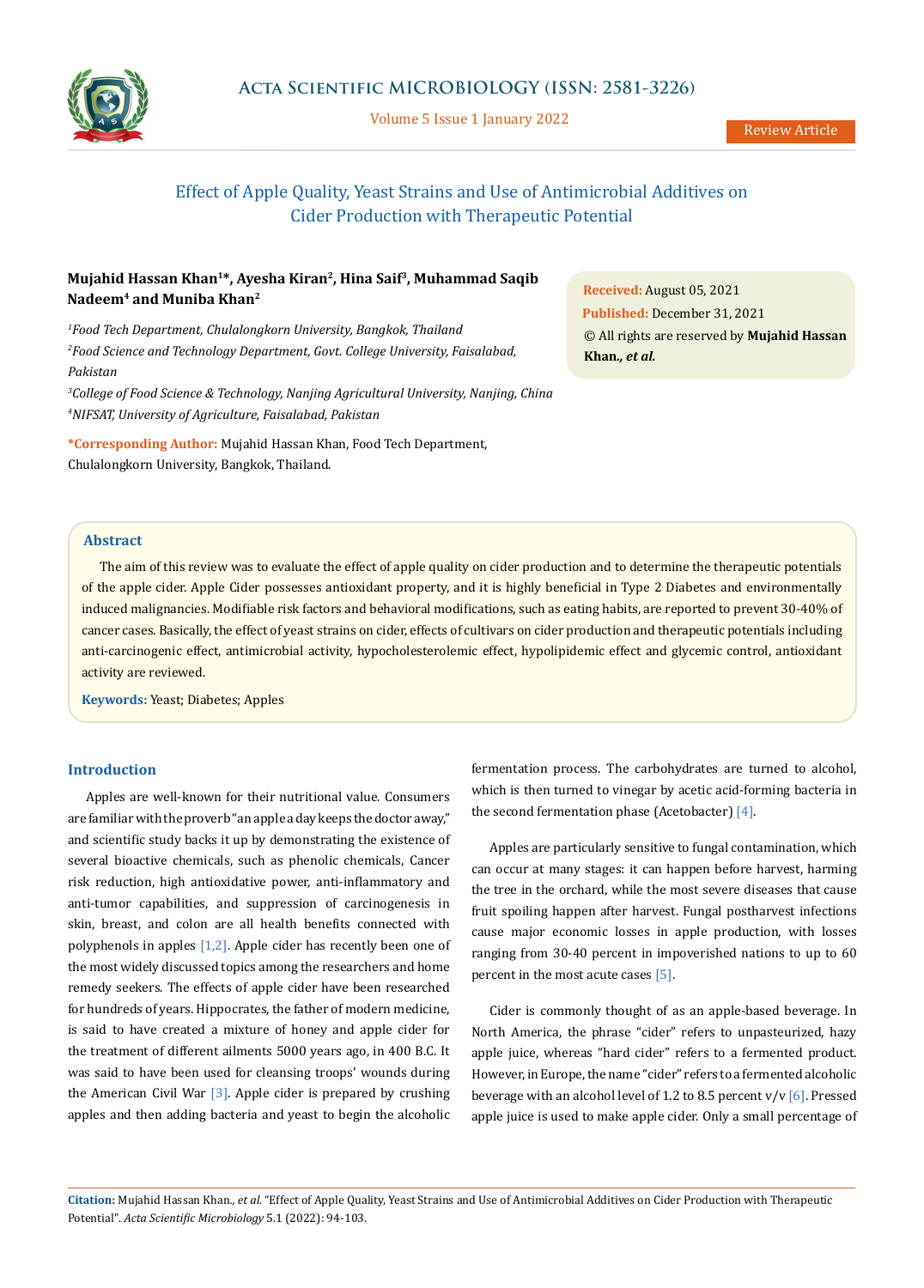phenolic chemicals are extracted during fruit crushing, pressing, and juice extraction. This is primarily due to the removal of the peel and seeds, both of which are high in phenolic chemicals.

The quality of hazy apple juice, cider, and vinegar is influenced by a number of factors, including cultivar, ripeness, and the microorganisms used for fermenting. Sweeter goods were chosen to a great amount for juices and ciders, and the TSS/TA ratio appears to be a good predictor of customer acceptability. In this study, an apple cultivar that generated good juice also made good cider, but the cultivar had less of an impact on vinegar production [7].

EHEC is a kind of Shiga toxin-producing Escherichia coli that causes hemorrhagic colitis and hemolytic uremic syndrome (HUS) in humans. The capacity of EHEC to cause fatal food-borne diseases with a low infectious dosage makes it a significant public health problem. Foodborne infections caused by EHEC are projected to cost the US economy \$200 million each year  $[8]$ . Phytochemicals are a class of natural, plant-derived molecules that have been utilised as food preservatives and flavour enhancers for centuries. Phytochemicals have been found to have a wide range of therapeutic qualities, including antiseptic, anti-inflammatory, antioxidant, and antibacterial activities, according to several studies [9]. Because of their large margin of safety and growing concern about the safety of synthetic chemicals, the use of phytochemicals as food antimicrobials has gotten a lot of interest in the last decade [10]. The use of infected cattle manure in apple orchards is the most common source of EHEC contamination in apple cider. In the past, EHEC contamination in cider was caused by using "drop" or "windfall" apples infected with the disease via animal faeces in orchard soil.

#### **Factors contributing the quality**

There are many factors that contribute to the quality status in cider production that may include apple cultivar type used for the production of cider, post-harvest conditions provided to the apple and its effects on chemical composition and yeast strains effect on the chemical composition of the apple cider. However, the use of antimicrobial agents is an emerging technique to prevent many of these factors. In the pre-harvest, harvest, and postharvest periods, apples are very sensitive to fungal infestation. Postharvest fungal infections cause significant economic losses in apple production. When mouldy apples are ready for processing, mycotoxins accumulate in the fruit, posing a significant risk.

## **Fermented foods' probiotic properties**

Many species present in the fermented foods are similar or they share physiological characteristics with the species that are beneficial to gastrointestinal health. The idea that living microorganisms associated with food fermentations might perform positive activities in the GI tract is in line with the growing consensus that probiotic cultures' primary health benefits can be attributed to a species rather than individual strains of a species [11].

Ingestion of live fermentation-associated microorganisms might thus have a comparable effect on intestinal epithelial, immunological, and enteroendocrine cells as probiotic strains. Until previously, these effects were mostly ascribed to specific strains [12].

Because of their high nutritional value in terms of vitamins, minerals, dietary fibre, and antioxidant chemicals, fruit juices have been recommended as an alternate carrier for LAB fermentation. Fermented fruits with LAB, thus, can be a good and nutritious alternative functional food, including probiotics and providing improved nutritional, physical-chemical, and sensory qualities [13].

| Food fermentations using probiotic microbes, whether |                                                 |  |
|------------------------------------------------------|-------------------------------------------------|--|
| traditional or novel                                 |                                                 |  |
| Species that have been                               | Fermented foods with high cell                  |  |
| shown to have probiotic                              | counts of species strains that can be.          |  |
| function <sup>1</sup>                                | counted on a regular basis                      |  |
| Lactobacillus acidophilus                            | NSLAB long ripened cheese                       |  |
| Lactobacillus fermentum                              | Bushera, ting and other African                 |  |
|                                                      | cereal porridges and beverages                  |  |
| Lactobacillus paracasei                              | Kvass, Salami <sup>2</sup> , NSLAB and in long- |  |
|                                                      | ripened cheese                                  |  |
| Lactobacillus casei                                  | NSLAB long-ripened cheese                       |  |
| Lactobacillus rhamnosus                              | 'Villi', fermented oatmeal                      |  |

**Table 1:** NSLAB, non-starter lactic acid bacteria.

<sup>1</sup> According to Health Canada.

<sup>2</sup>If the existence of a probiotic organism is contingent on its inclusion as a competitive starting culture, the fermented food is printed in bold.

Source: [14].

**Citation:** Mujahid Hassan Khan*., et al.* "Effect of Apple Quality, Yeast Strains and Use of Antimicrobial Additives on Cider Production with Therapeutic Potential". *Acta Scientific Microbiology* 5.1 (2022): 94-103.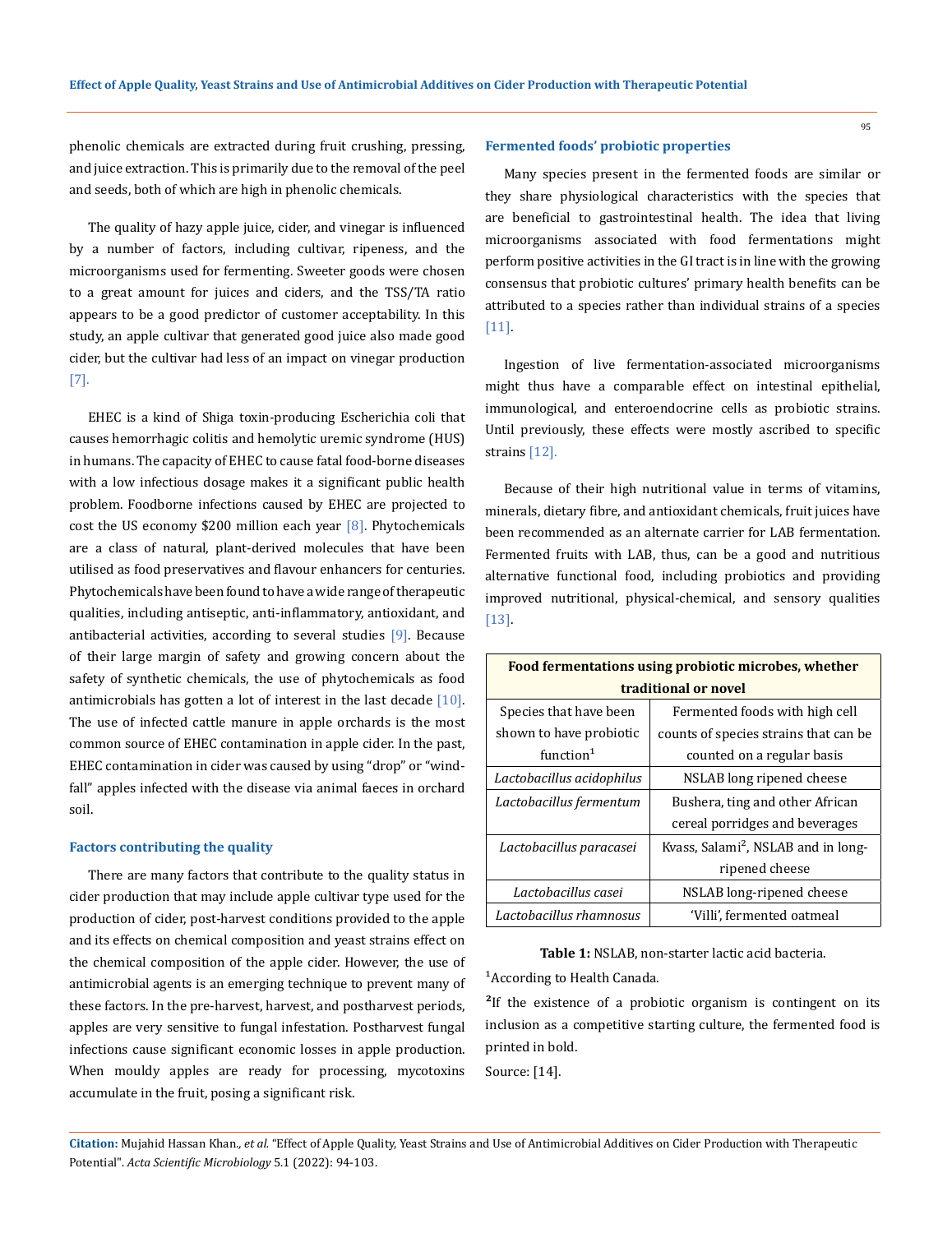#### **Effect of apple cultivars on cider quality**

Each apple cultivar has a unique polyphenolic profile that is influenced by harvest year, environmental factors, cultivation, and storage conditions  $[15]$ . The phenolic content and profile of apple ciders have a significant impact on the sensory qualities of the beverage, particularly colour, bitterness, and astringency  $[16]$ . The yeast and fermentation conditions used have a significant impact on the development of sensory qualities in ciders. Because diverse yeast strains are widely available, both yeast manufacturers and apple cider producers are interested in monitoring their impact on apple cider content and phenolic profile. Malolactic fermentation (the conversion of L-malic acid to L-lactic acid and carbon dioxide) is a technique used in the cider making process to minimise sourness.

Basically the apple cultivars impacts on the phenolic composition of the cider. The apple cultivars plays a major effect on phenolic composition, underlining and confirming the previously recognised importance of cultivar selection in cider production. Estonian apple cultivars having the potential to be utilised in ciders were considered in a study  $[2]$ . The phenolic composition of the apple was influenced by its ripening stage, which had a minor but significant impact  $[7]$ . Unripe apples have higher levels of phenolic chemicals than ripe apples, though the effect varies by cultivar. Typically, ripe or overripe apples are utilised in cider production because of their softened structures, which result in increased juice yields and a rise in sugar content as the apples ripen  $[17]$ . According to a study, less ripe apples can be used to make ciders with much higher phenolic content. The less ripe apples can also be blended with other cultivars to boost the amount of phenolic chemicals in the finished cider. By differing in the release of free Hydroxycinnamic acids from the matching quinic acid esters, the commercial yeast products employed in this investigation had only a little impact on the phenolic profiles. However, due to the probable release of volatiles bound by ester bonds, this impact may result in a change in flavour character [18].

#### **Effect of yeast strain on chemical composition**

A number of fungi have been identified as the cause of apple illnesses. Despite the fact that geographical variances have been found and that a variety of factors, such as meteorological conditions, agricultural practises, cultivars, and the postharvest environment, may influence the apple mycota composition, the

| <b>Organic Acids in Apple Cider</b> |                       |
|-------------------------------------|-----------------------|
| Compound                            | Concentration $(g/L)$ |
| Acetic Acid                         | 50.9                  |
| Citric Acid                         | 0.02                  |
| Formic Acid                         | 0.28                  |
| Lactic Acid                         | 0.38                  |
| Malic Acid                          | 3.56                  |
| Succinic Acid                       | 0.27                  |
| Fructose                            | 6.83                  |
| Acetoin                             | 0.21                  |
| 2,3-Butanediol                      | 0.37                  |
| Ethanol                             | 1.03                  |
| Ethyl acetate                       | 0.14                  |

## **Table 2**

Source: [19].

most important diseases have been recorded worldwide [20]. In the field and during storage, fungi are the principal disease agents of apples. The severity of post-harvest infections during storage can result in significant yield and fruit quality losses, and several measures for controlling them have been examined [21]. Because fruit intended for processing is generally of lower quality than fruit intended for direct consumption as fresh fruits, the potential impacts of fungal infections on juice processing products has received far too little consideration. With the exception of the presence of mycotoxins in cider, this is true [22]. The infection has the potential to drastically alter the qualities of the fruit and its juice [23]. Most of them start colonization when there are sores or physical damage in the skin, which can be caused by insects or birds in the field, or by poor postharvest handling. One of the most commonly reported pathogens is Penicillium expansum, which causes blue rot o blue mould. Botrytis cinerea (grey rot), *Monilinia fructigena* and other *Monilinia* spp. (brown rot), *Colletotrichum* spp. (bitter rot), Mucor spp., and Rhizopus spp. are some of the more frequent ones. These aggressive pathogens can impact negatively on fruit both before and after harvest [5,24]. Although some of these fungus can cause damage to the fruit's interior, they're more commonly connected with surface lesions. They are normally controlled by applying fungicides prior to harvest and preventing further physical damage to the fruits during the postharvest period [25]. It was previously shown that different fungal pathogens, such

## **Citation:** Mujahid Hassan Khan*., et al.* "Effect of Apple Quality, Yeast Strains and Use of Antimicrobial Additives on Cider Production with Therapeutic Potential". *Acta Scientific Microbiology* 5.1 (2022): 94-103.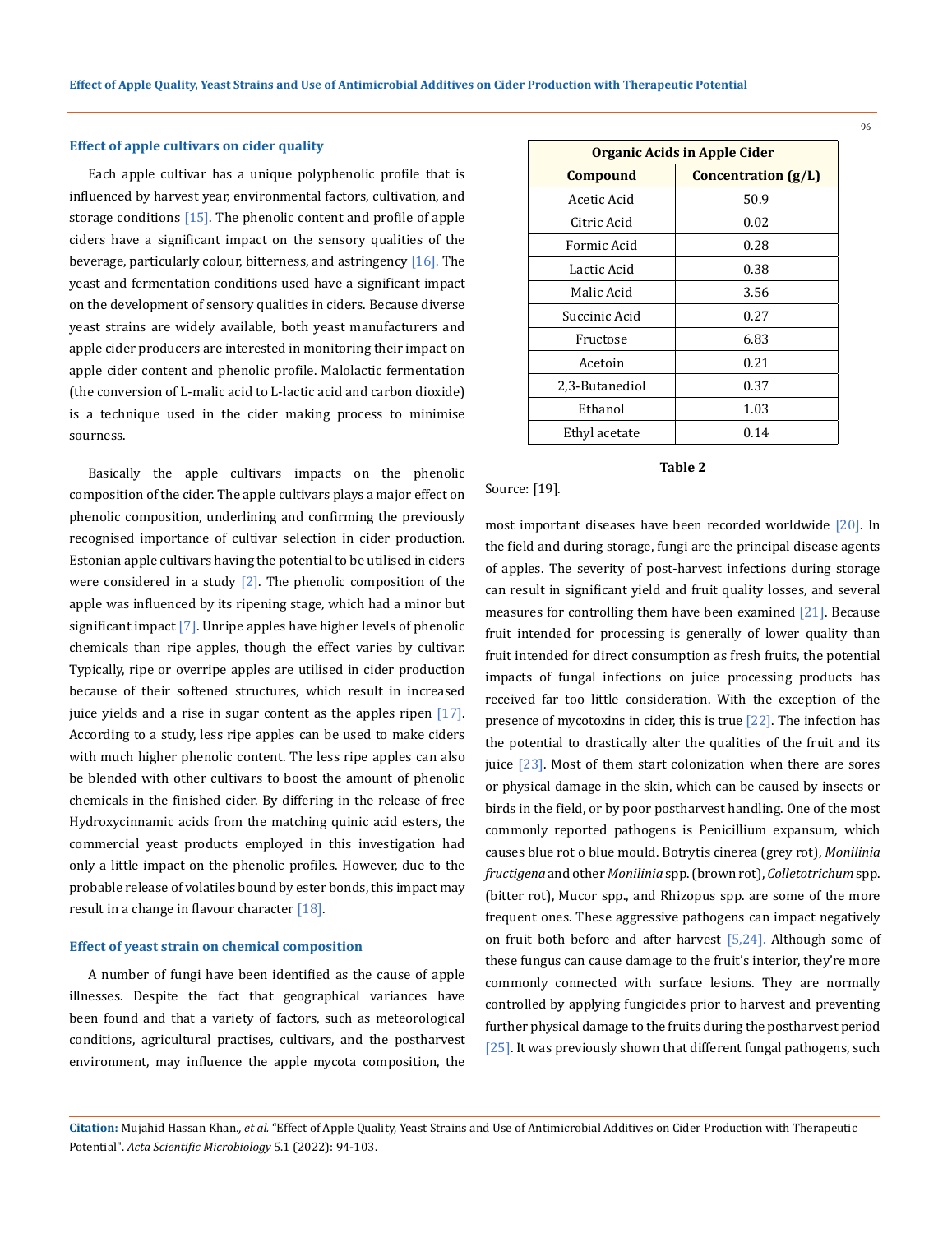as *Botrytis cinerea*, *Penicillium expansum*, *Mucor piriformis*, and *Monilinia* sp., produce different volatile compounds in infected apples  $[26]$ . During storage in refrigerated chambers, the incidence and severity of some fungal diseases, as well as the accumulation of mycotoxin, increases.

Penicillium and Alternaria are two of the most common apple diseases that can produce mycotoxins. Apple-based food has been found to have both penicillium expansum patulin and Alternaria toxins. Mycotoxin contamination poses a significant risk, particularly in items designed for children's ingestion, such as apple-based baby food [25].

Several investigations have found significant changes in the chemical composition of ciders made from sound apples vs ciders made from infected apples. Furthermore, the scent composition of ciders made from infected apples varied due to differences in the concentration of numerous molecules belonging to each chemical group discovered. Because alcohols, esters, and acids are essential components of cider aroma [21,27].

Basically the yeast affects the volatile composition of the apple cider. The yeast used in fermented beverage production contributes to the final fragrance profile by increasing the levels of higher alcohols and esters  $[28]$ . The potential of mycotoxin buildup in the fruit is another significant drawback of fungal contamination. When mycotoxigenic species from genera like Penicilium, Alternaria, or Fusarium cause apple rotting, the danger of mycotoxin contamination is substantial, and this danger is amplified if these toxigenic species may develop during storage at refrigerated temperatures  $[29]$ . Apple concentrates are often processed throughout the year, which necessitates keeping the fruit refrigerated for several months. In the case of apples, cold storage in a controlled environment can last anywhere from 9 to 12 months, depending on the apple variety and destination. Several infections that have invaded the apple's inside are capable of developing symptoms during storage, and in certain cases, even synthesising mycotoxins during this time. Despite the fact that certain process stages have been shown to minimise toxin concentrations  $[30]$ .

The yeast and fermentation environment used have a significant impact on the development of sensory qualities in ciders. Because diverse yeast strains are widely available, both yeast manufacturers

and apple cider producers are interested in monitoring their impact on apple cider contents and phenolic profile. Malolactic fermentation (the conversion of L-malic acid to L-lactic acid and carbon dioxide) is a technique used in the cider-making process to minimise sourness. Using multivariate statistical models, the researchers compared the phenolic profiles of apple juices to those of ciders after yeast fermentation and malolactic fermentation.

## **Effect of antimicrobial additives**

Freshly pressed apple cider is a ready-to-drink beverage that is frequently processed without microbial inactivation procedures. Despite the fact that pasteurisation is an FDA-approved method for reducing pathogens in apple cider, concerns about its negative effects on cider taste and texture, as well as its affordability for small cider producers, have sparked interest in looking into alternative methods for improving its microbiological safety. Furthermore, typical preservatives like sorbates and benzoates have been proven to have just a minor effect on EHEC in apple cider. As a result, research into the efficiency of various naturally occurring antimicrobial compounds for suppressing infections in foods has sparked. As a result, many phytochemicals, such as carvacrol, cinnamaldehyde, and p-cymene, as well as caffeic acid, have been investigated for their effect on EHEC survival in apple juice or cider [31]. A study suggested that mega-resveratrol (RV) and naringenin (NG) could be used as efficient antibacterial ingredients in apple cider to inactivate EHEC. However, organoleptic investigations are needed to determine whether cider enhanced with these natural molecules is acceptable to consumers [32]. It could be a high blood glucose level while you're hungry and after you eat a meal. In type 1 diabetes, hyperglycemia can result from the death of the beta cell, which leads in a lack of insulin. Insulin is present in type 2 diabetes, but tissues are resistant to it, resulting in elevated blood glucose levels. Vinegar enhanced insulin sensitivity by 19 percent in type 2 diabetes and 34 percent in a person with pre-diabetes [33]. The dose and type of vinegar can affect postprandial blood glucose and insulin response. In healthy people, using vinegar with carbohydrate-rich foods is more beneficial than using vinegar with low-glycaemic foods. Meal oxidative stress is not only improved by adding vinegar to a standard meal, but it also lowers postprandial glucose levels and lengthens the satiety period, which should help to reduce food cravings and lower calorie intake by consuming 1 to 2 spoons of vinegar with high glycemic index foods like white

**Citation:** Mujahid Hassan Khan*., et al.* "Effect of Apple Quality, Yeast Strains and Use of Antimicrobial Additives on Cider Production with Therapeutic Potential". *Acta Scientific Microbiology* 5.1 (2022): 94-103.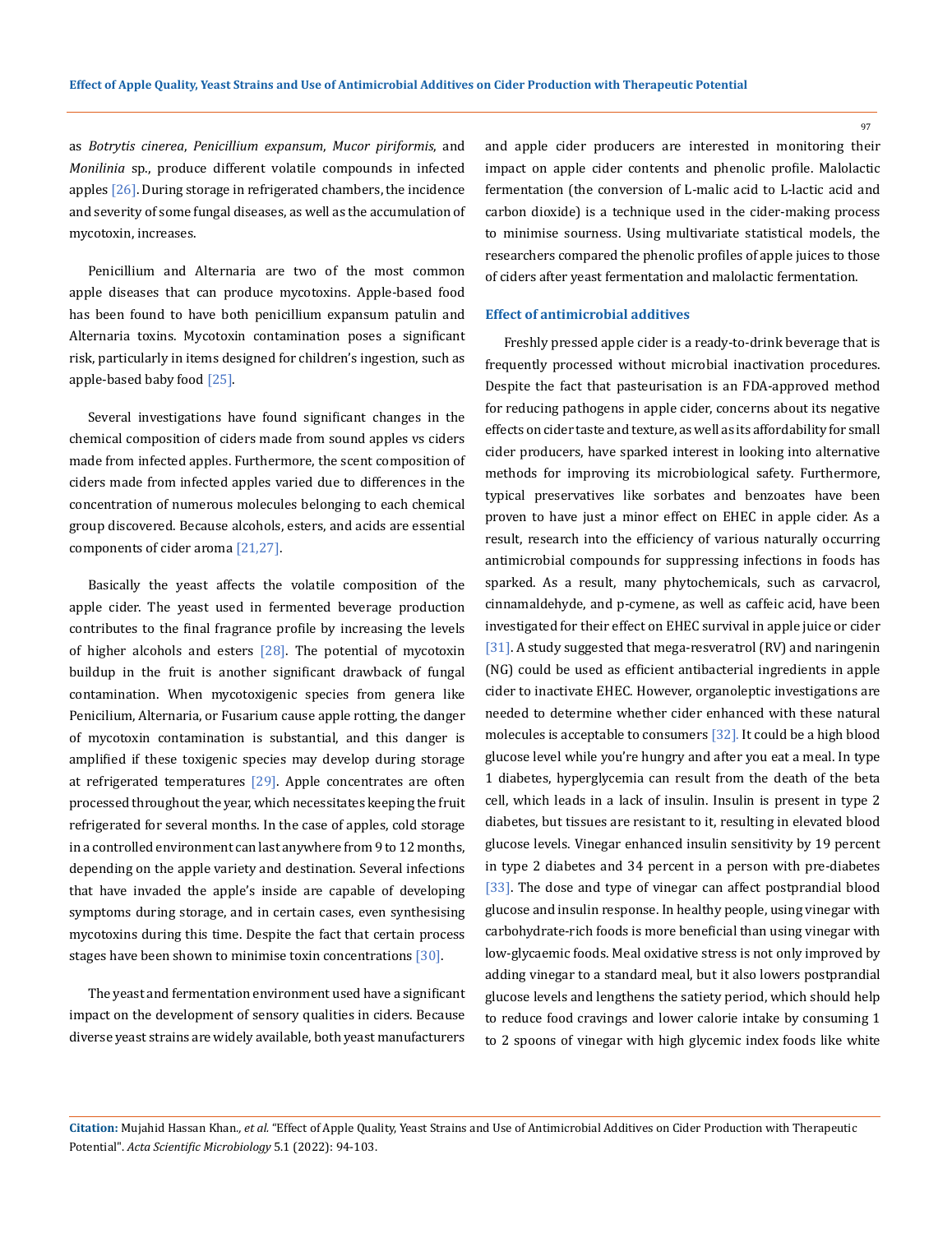bread, white rice, and other high glycemic index foods, which lowers random blood glucose by 25% [34]. Whole apple cider vinegar is more effective than acetic acid alone in the control of diabetes. Consumption of "mother of vinegar" may be more beneficial than consumption without it. Acetic acid and chlorogenic acid have more promise for diabetes, lipid disorders, hypertension, and weight loss than the other components of ACV [35]. When random blood sugar and insulin values were measured after 2 hours of meal intake, vinegar was more effective in high glycaemic index meal (low-fat milk and mashed potato) than in low glycemic index meal (lowfat cheese, whole grain, lettuce, etc.) with the same composition of nutrients in iso-caloric meal [35].

#### **Therapeutic potential**

## **Anti-carcinogenic effect**

Apple polyphenols comprise catechin, epicatechin, flavonoids, epicatechin, and procyanidins which inhibit colon cancer cells considerably [36]. 8 Apple cider vinegar polyphenols cause cytotoxicity in human urinary bladder cancer cells (TSGH-8301), which is linked to oxidative stress and apoptosis  $[37]$ . Clarissa Gerhauser [38] published a review on the cancer chemoprotective potential of apple components and apple juice in 2008. *In vivo* animal studies as well as clinical data were included in this review, which revealed that apple products had a cancer-targeted mechanism. In 2005, Barth., *et al*. [39] used a well-established rodent model to persuade colon damage associated with colon cancer to be caused by 1,2-dimethylhydrazine, and discovered that cloudy apple juice reduced DNA damage, hyperproliferation, and acted as a cancerpreventative agent. Pelingo apple juice inhibited breast cancer cell proliferation and caused cell accumulation in the G2/M phase of the cell cycle. In addition, apple juice reduced tumour genesis in distinct cell lines generated by 12-o-tetra-decanoylphorbol-13 acetate (TPA).

#### **Antimicrobial activity**

In a study the antimicrobial activity of apple cider was studies against the some strains of bacteria and yeast including *Escherichia coli*, *Staphylococcus aureus*, *Salmonella paratyphi A*, *Salmonella paratyphi B* and two fungi *Aspergillus niger* and *Candida albicans*. The results revealed that apple cider is potent antimicrobial agent against gram positive and gram negative as well and also it was found that it worked very well against the both fugal strains [40]. Because apple cider is high in natural enzymes, it can aid in the elimination of candida in the body. Candida has been linked to a variety of health problems, including memory loss, fatigue, migraines, depression, sugar cravings, and yeast infections. Although it is a naturally occurring yeast, it can quickly develop out of control if the body becomes excessively acidic as a result of consuming too much processed foods or sugar, or if healthy bacteria is driven off as a result of antibiotic use. Apple cider is fermented with a beneficial yeast that acts as a prebiotic for good bacteria in the gut, essentially assisting in the growth of good bacteria as you eliminate the items that feed dangerous yeasts like candida [41].

## **Hypocholesterolemic effect**

Cardiovascular disease (CVD) is the world's leading cause of death. Cardiovascular disease can be caused by atherosclerosis, high blood cholesterol levels, a poor diet, high blood pressure, smoking, obesity, and diabetes.

## **Hypolipidemic effect and glycemic control**

Dyslipidemia is usually connected with type 2 diabetes. Attempting to reach normal blood levels of total cholesterol, low density lipoprotein (LDL), high density lipoprotein (HDL), and triglycerides is a part of managing the condition. Atherosclerosis is strongly linked to dyslipidemia [35]. Impairment of insulin secretion, hepatic glucose overproduction and insulin resistance are the main causes of diabetes. Insulin resistance is a crucial factor in the development of diabetes, but it also plays a role in hypertension, atherosclerosis, and dyslipidemia [42]. Polyphenols have distinct nutraceutical and supplemental therapy qualities for diabetes mellitus type 2 in a variety of ways. Polyphenols, which include lingams stilbenes, phenolic acids, and flavonoids, have been shown to have potential for reducing diabetes-related diseases and complications. Polyphenols found in plants and polyphenol-rich foods lower blood sugar, insulin resistance, and increase adipose tissue metabolism, dyslipidemia and carbohydrate modulation, and reduce oxidative stress. Polyphenol compounds can help to avoid long-term diabetic problems such as cardiovascular disease, retinopathy, neuropathy, and nephropathy  $[43]$ . In several clinical trials, apple cider vinegar has been shown to lower obesity, hyperglycemia, hyperlipidemia, and hyperinsulinemia, according to the complete review. Several mechanisms for apple cider vinegar's therapeutic effects have been proposed, including delayed gastric emptying, increased glucose utilisation and enteral absorption, up-regulation of flow-mediated

**Citation:** Mujahid Hassan Khan*., et al.* "Effect of Apple Quality, Yeast Strains and Use of Antimicrobial Additives on Cider Production with Therapeutic Potential". *Acta Scientific Microbiology* 5.1 (2022): 94-103.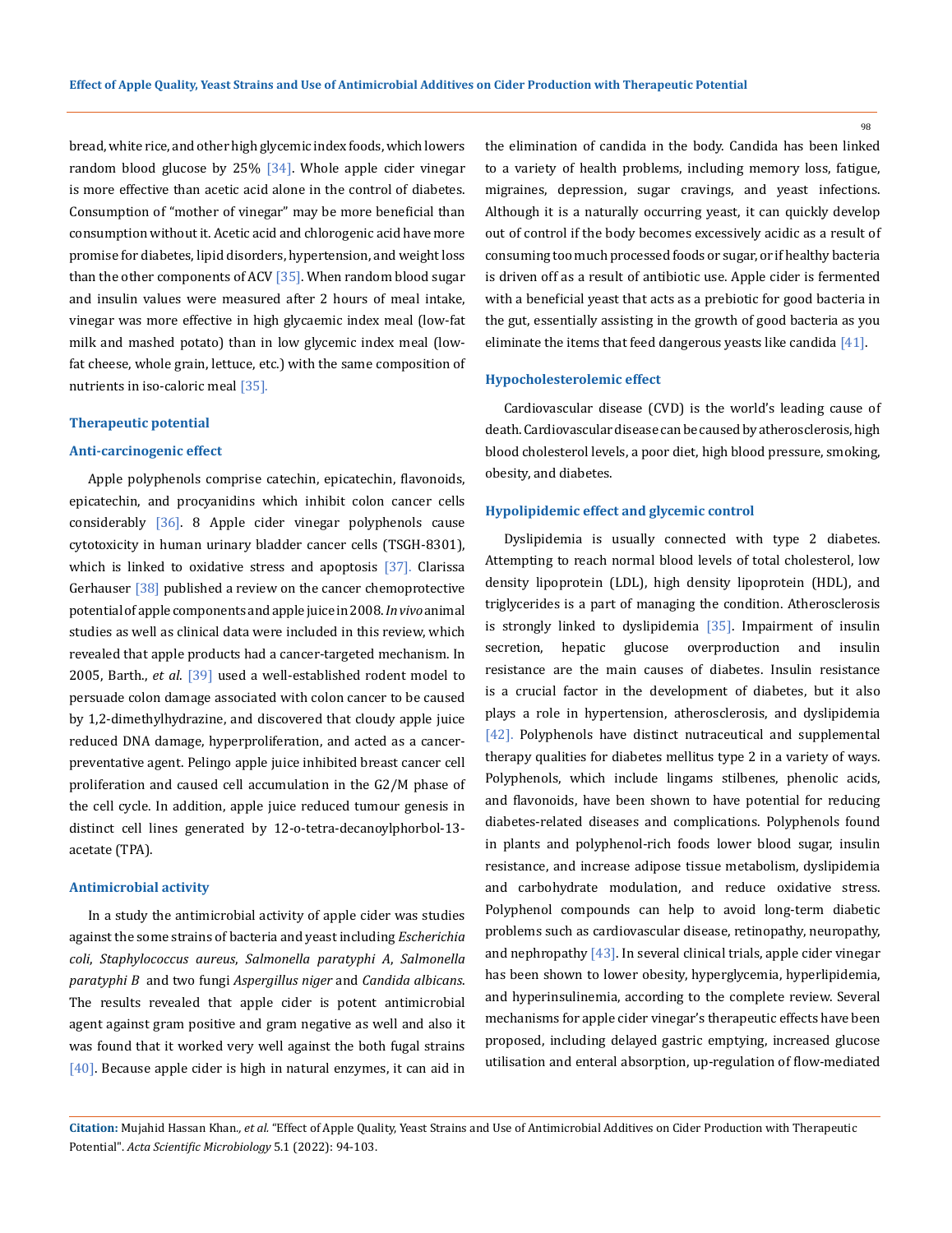vasodilation, suppression of hepatic glucose production, increase in lipases, decrease in lipogenesis, insulin secretion facilitation, faecal bile acid execration stimulation, and increased energy expenditure, to name a few.

#### Despite these findings, more clinical trials are required [44].

Another route of vinegar's antiglycemic impact is enteral carbohydrate absorption; vinegar reduces disaccharide activity rather than glucose transport inactivation in intestinal cells. A 15-day treatment with acetic acid suppressed sucrose, maltose, lactose, and trehalase *in vitro*, but acetic acid had no effect on sucrose or maltase de novo synthesis either at the translational or transcriptional level, implying that suppression occurs during post-translational processing, with acetic acid invading posttranslational like intracellular trafficking [45]. Acetic acid interferes with the digestion of starch molecules, reducing the quantity of glucose absorbed into the bloodstream after a meal.

Many other research have found that drinking apple cider vinegar helps to lower blood sugar levels after a high-carbohydrate breakfast [46].

## **Anti-diabetic effect**

Diabetes mellitus is a metabolic condition marked by elevated blood sugar levels caused by decreased insulin resistance, insulin secretion, and hepatic glucose overproduction  $[47]$ .  $[48]$  reported in 2008 that ACV has a protective impact on lipid profile in both diabetic and normal rats. In rat models, apple-derived products improved hyperglycemia, hyperinsulinemia, body weight gain, and other metabolic diseases via modulating the gut flora [49]. According to the Meta analysis, the consumption of apple products (apple juice, sauce) was linked to a lower prevalence of obesity  $[50]$ .

Fathy and Drees [49] investigated the effects of hazy apple juice and apple peel extract on the rat pancreas in 2016. Apple juice induced antihyperglycemic benefits by reducing inflammation, modifying oxidative stress, and lowering lipid profile, suggesting that it could be a suitable target for diabetes mellitus.

#### **Antioxidative properties**

Compositional analysis of apple cider shows that apple cider contains considerable amount of total phenolic compounds. A study was conducted in 2015 and the results of the analysis TEAC and ORAC reveals that the chemically apple cider is potent against oxidizing agents [51]. So, that's the reason it have also a positive effect on the blood anti-oxidative actions and helps detoxification of the body by neutralizing the oxidants.

#### **Anti-cardiotoxicity properties**

Atherosclerosis is a chronic disease caused by inflammatory activation and oxidative stress, and it leads to heart and circulatory problems. In 2018, a study was proposed, and the results showed that cardiovascular health products had potential impacts with apple cider vinegar in improving atherogenesis, reducing triacylglycerol in mice blood, and ameliorating inflammation [52]. In H9c2 cells, polyphenolic substances found in apple peel extract decreased arsenic trioxide-induced cardiotoxicity. SOD, catalase, glutathione, GSH (Glutathione reductase), and caspase 3 activity were all affected by the extract [53].

#### **Management of hypertension**

Diabetes can damage the autonomic nervous system and endothelium, causing microvascular complications and impairing blood flow autoregulation. Diabetics have been found to have lower amounts of the vasodilator nitric oxide and higher levels of the vasoconstrictor endothelin-1, resulting in vasoconstriction [54]. Vascular damage, which leads to cardiovascular disease, is a result of high blood pressure. When compared to controls and participants who simply consumed vinegar, acetic acid coupled with vinegar was found to dramatically drop blood pressure (21-30mmHg lower than the control) and renin activity. Lower blood pressure could be due to a decrease in renin and the consequent release of angiotension II. There was also a drop in aldosterone. At a concentration of 46.2g/L, rice vinegar and acetic acid were administered [55]. Rice vinegar contains about 4% acetic acid [35]. As a result, acetic acid administered alone would be more effective than vinegar solution. It has been proposed that acetic acid increases calcium absorption, causing calcium influx into renin secretory cells and limiting renin secretion [55]. Angiotensin-converting enzyme activity was also found to be reduced by a mixture of red wine vinegar and grape juice (ACE).

#### **Management of obesity**

Obesity is the world's most serious health problem, and it has reached epidemic proportions. New targets have been established

**Citation:** Mujahid Hassan Khan*., et al.* "Effect of Apple Quality, Yeast Strains and Use of Antimicrobial Additives on Cider Production with Therapeutic Potential". *Acta Scientific Microbiology* 5.1 (2022): 94-103.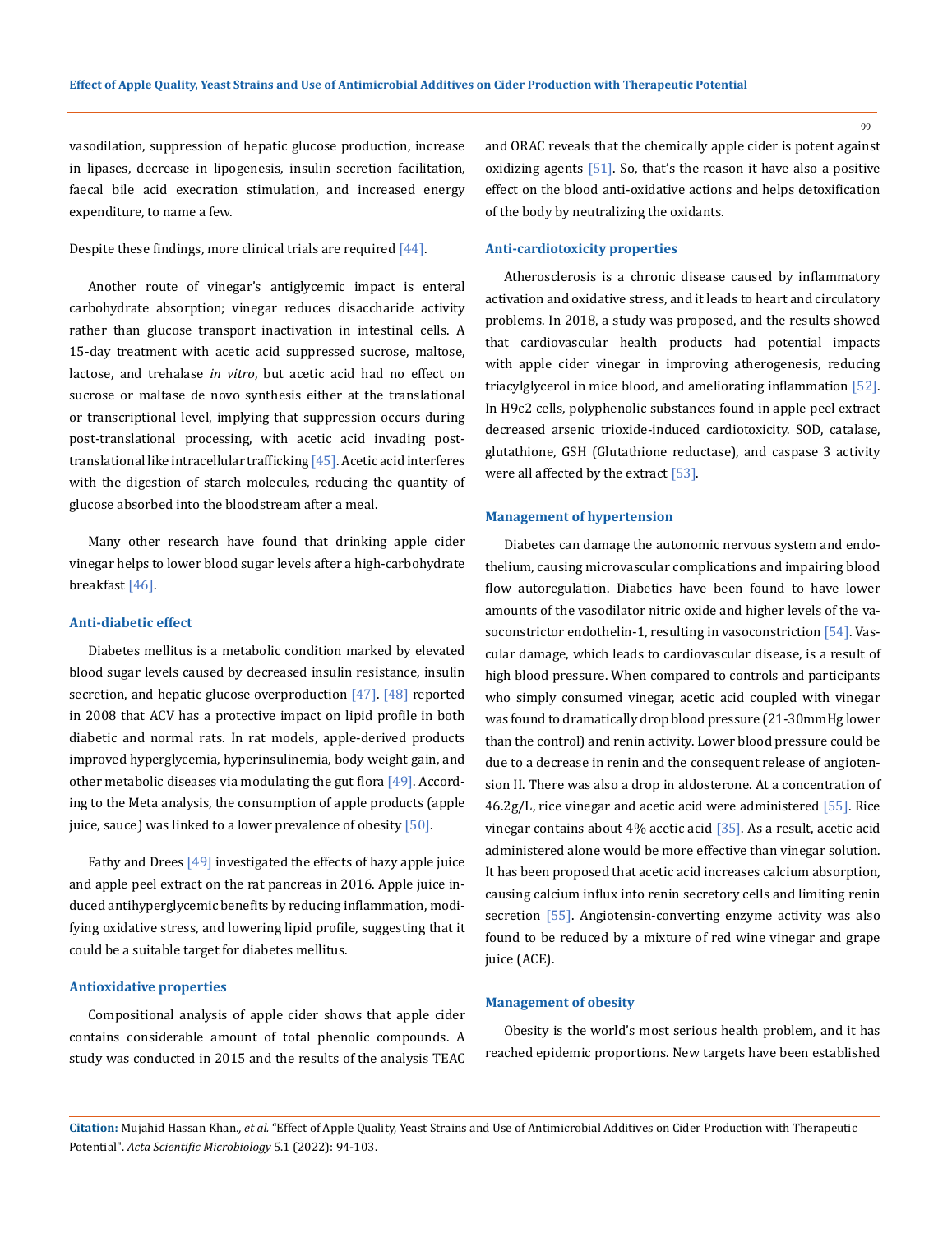to recognise the molecules that govern the distribution, organisation, and breakdown of adipose tissue, which will aid in the prevention and treatment of obesity. Advances in food science and nutrition research have revealed the possibility of balancing certain physiological processes and molecular signalling in humans using food-derived components, with the goal of controlling and slowing obesity growth at the molecular level.

Obesity is usually related with type 2 diabetes, and weight loss is considered an important component in diabetes management [56]. It's been suggested that acetic acid can help you eat less. This could be due to the acetic acid in vinegar's taste and the nausea it can cause when consumed  $[57]$ . A study found that adding white vinegar to a meal boosted the subjective rating of satiety when compared to a control group. Satiety improvements may lead to reduced food consumption and, as a result, weight loss [58]. In a 12-week trial, it was discovered that consuming 75g and 150g of acetic acid significantly lowered bodyweight, BMI, visceral fat, and waist circumference when compared to a control group [59]. Chlorogenic acid has been shown to block the G1 phase of the cell cycle in mouse embryo 3T3-L1 preadipocytes, limiting proliferation. At a concentration of 100M, preadipocytes were suppressed in this investigation in a time and dose-dependent manner. One strategy for reversing obesity is to reduce preadipocyte development  $[60]$ . Another recent study found that adding 0.02 percent (w/w) chlorogenic acid to the diet of mice on a high fat diet resulted in a substantial 16 percent weight loss compared to the control group and elevated adiponectin levels [61].

#### **Future prospective**

There is an opportunity to properly analyze the properties of the apple cider and to interpret the health benefits and chemical composition. A considerable work is already done worldwide on it but still there is a room to have a look over it deeply.

## **Conclusion**

Apple cider is a natural health food that has a number of alternative health advantages. It has a significant anti-cancer, antioxidant, antiinflammatory, and hepatoprotective effect due to the presence of different polyphenolic chemicals. The antioxidant mechanism identified crucial indications for apple cider potential to protect against cardiovascular disease, cancer, diabetes, and asthma. Apple cider is an easily accessible commodity that may be simply included

into meals. Its beneficial characteristics as a whole product, as well as the capacities of its component constituents, have been established by a huge number of studies.

## **Bibliography**

- 1. [Francini A and LJA Sebastiani. "Phenolic compounds in apple](https://pubmed.ncbi.nlm.nih.gov/26784345/)  [\(Malus x domestica Borkh\): compounds characterization and](https://pubmed.ncbi.nlm.nih.gov/26784345/) [stability during postharvest and after processing"](https://pubmed.ncbi.nlm.nih.gov/26784345/)*. Antioxidants* [2.3 \(2013\): 181-193.](https://pubmed.ncbi.nlm.nih.gov/26784345/)
- 2. Laaksonen O., *et al*[. "Impact of apple cultivar, ripening stage,](https://pubmed.ncbi.nlm.nih.gov/28530577/)  [fermentation type and yeast strain on phenolic composition of](https://pubmed.ncbi.nlm.nih.gov/28530577/) apple ciders". *Food Chemistry* [233 \(2017\): 29-37.](https://pubmed.ncbi.nlm.nih.gov/28530577/)
- 3. Gopal J., *et al*[. "Authenticating apple cider vinegar's home rem](https://pubmed.ncbi.nlm.nih.gov/29224370/)[edy claims: antibacterial, antifungal, antiviral properties and](https://pubmed.ncbi.nlm.nih.gov/29224370/) cytotoxicity aspect"*[. Natural Product Research](https://pubmed.ncbi.nlm.nih.gov/29224370/)* 33.6 (2019): [906-910.](https://pubmed.ncbi.nlm.nih.gov/29224370/)
- 4. [Sheng TJJAYSJ. "Viability of heart vein opening drink"](http://amgs.or.kr/New/common/journal/vol6/vol6_no.2-20.pdf)*. APEC [Youth Scientist Journal](http://amgs.or.kr/New/common/journal/vol6/vol6_no.2-20.pdf)* 6.2 (2014): 231-247.
- 5. Köhl J., *et al*[. "Dynamics of post‐harvest pathogens Neofabraea](https://bsppjournals.onlinelibrary.wiley.com/doi/full/10.1111/ppa.12854) [spp. and Cadophora spp. in plant residues in Dutch apple and](https://bsppjournals.onlinelibrary.wiley.com/doi/full/10.1111/ppa.12854)  pear orchards"*. Plant Pathology* [67.6 \(2018\): 1264-1277.](https://bsppjournals.onlinelibrary.wiley.com/doi/full/10.1111/ppa.12854)
- 6. [Lea AG and JF Drilleau. "Cidermaking, in Fermented beverage](https://link.springer.com/book/10.1007/978-1-4615-0187-9) production". *Springer* [\(2003\): 59-87.](https://link.springer.com/book/10.1007/978-1-4615-0187-9)
- 7. [Heikefelt C. "Chemical and sensory analyses of juice, cider and](https://stud.epsilon.slu.se/2481/1/heikefelt_c_110415.pdf) [vinegar produced from different apple cultivars".](https://stud.epsilon.slu.se/2481/1/heikefelt_c_110415.pdf) *Plant Breed[ing and Biotechnology](https://stud.epsilon.slu.se/2481/1/heikefelt_c_110415.pdf)* (2011).
- 8. Hoffmann S., *et al*[. "Economic burden of major foodborne ill](https://www.ers.usda.gov/publications/pub-details/?pubid=43987)[nesses acquired in the United States".](https://www.ers.usda.gov/publications/pub-details/?pubid=43987) *Economic Research Service* [EIB-140. \(2015\).](https://www.ers.usda.gov/publications/pub-details/?pubid=43987)
- 9. Nair DV., *et al*[. "Food grade Pimenta leaf essential oil reduc](https://pubmed.ncbi.nlm.nih.gov/29234313/)[es the attachment of Salmonella enterica Heidelberg \(2011](https://pubmed.ncbi.nlm.nih.gov/29234313/) [ground turkey outbreak isolate\) on to turkey skin"](https://pubmed.ncbi.nlm.nih.gov/29234313/)*. Frontiers [in Microbiology](https://pubmed.ncbi.nlm.nih.gov/29234313/)* 8 (2017): 2328.
- 10. Salamci E., *et al*[. "Chemical compositions, antimicrobial and](https://www.sciencedirect.com/science/article/pii/S0305197807000580)  [herbicidal effects of essential oils isolated from Turkish Tanac](https://www.sciencedirect.com/science/article/pii/S0305197807000580)[etum aucheranum and Tanacetum chiliophyllum var. chilioph](https://www.sciencedirect.com/science/article/pii/S0305197807000580)yllum"*. [Biochemical Systematics and Ecology](https://www.sciencedirect.com/science/article/pii/S0305197807000580)* 35.9 (2007): 569- [581.](https://www.sciencedirect.com/science/article/pii/S0305197807000580)

**Citation:** Mujahid Hassan Khan*., et al.* "Effect of Apple Quality, Yeast Strains and Use of Antimicrobial Additives on Cider Production with Therapeutic Potential". *Acta Scientific Microbiology* 5.1 (2022): 94-103.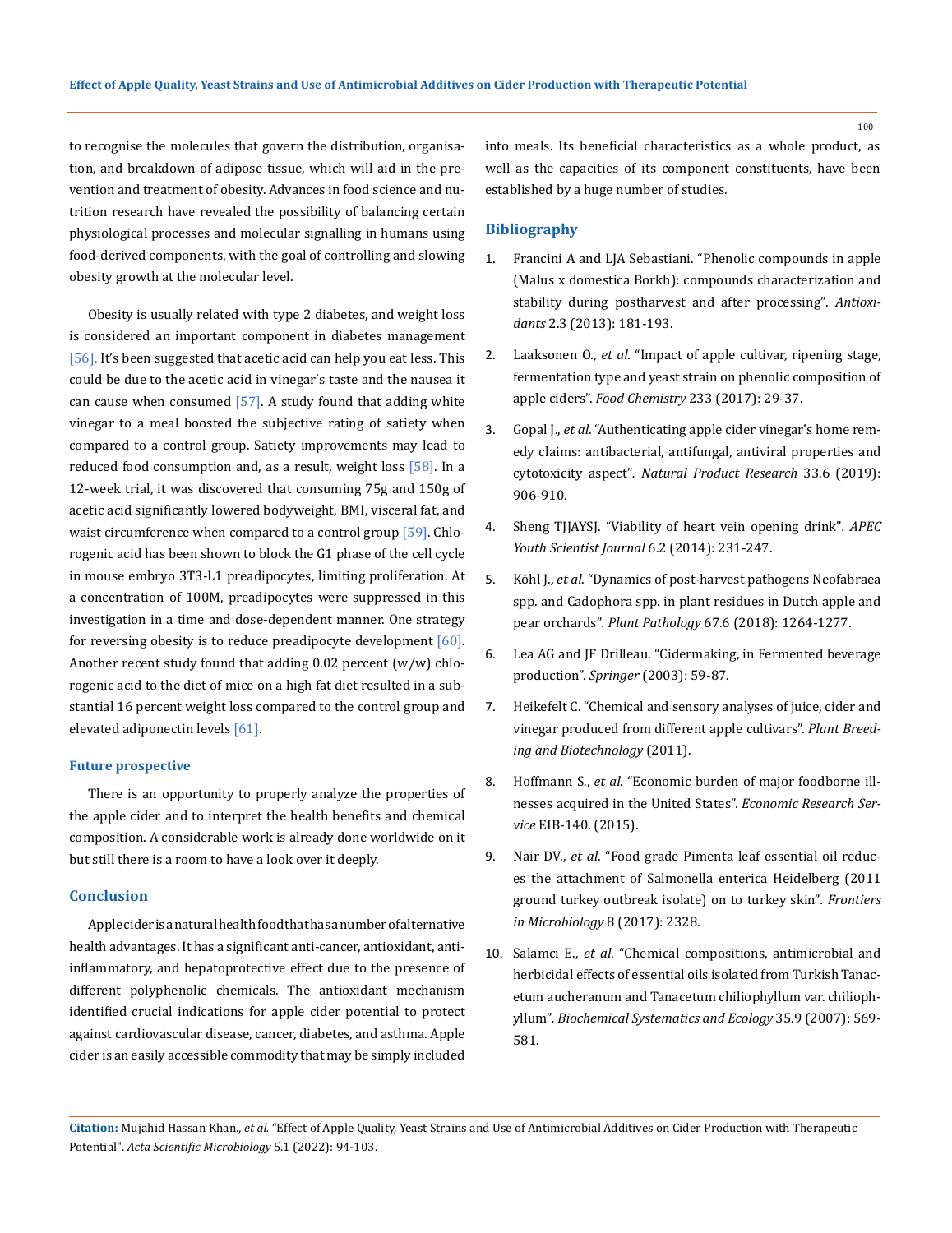- 11. Hill C., *et al*[. "Expert consensus document: The International](https://pubmed.ncbi.nlm.nih.gov/24912386/)  [Scientific Association for Probiotics and Prebiotics consensus](https://pubmed.ncbi.nlm.nih.gov/24912386/)  [statement on the scope and appropriate use of the term probi](https://pubmed.ncbi.nlm.nih.gov/24912386/)otic". *[Nature Reviews Gastroenterology and Hepatology](https://pubmed.ncbi.nlm.nih.gov/24912386/)* (2014).
- 12. Gao C., *et al*[. "Histamine H2 receptor-mediated suppression](https://pubmed.ncbi.nlm.nih.gov/26670383/)  [of intestinal inflammation by probiotic Lactobacillus reuteri"](https://pubmed.ncbi.nlm.nih.gov/26670383/)*. mBio* [6.6 \(2015\): e01358-15.](https://pubmed.ncbi.nlm.nih.gov/26670383/)
- 13. Guiné RP., *et al*[. "Apple fermented products: an overview](https://www.mdpi.com/2227-9717/9/2/223)  [of technology, properties and health effects".](https://www.mdpi.com/2227-9717/9/2/223) *Processes* 9.2 [\(2021\): 223.](https://www.mdpi.com/2227-9717/9/2/223)
- 14. Marco ML., *et al*[. "Health benefits of fermented foods: microbi](https://pubmed.ncbi.nlm.nih.gov/27998788/)ota and beyond"*[. Current Opinion in Biotechnology](https://pubmed.ncbi.nlm.nih.gov/27998788/)* 44 (2017): [94-102.](https://pubmed.ncbi.nlm.nih.gov/27998788/)
- 15. Thompson-Witrick, K.A., *et al*[. "Characterization of the poly](https://pubmed.ncbi.nlm.nih.gov/25228269/)[phenol composition of 20 cultivars of cider, processing, and](https://pubmed.ncbi.nlm.nih.gov/25228269/)  [dessert apples \(Malus× domestica Borkh\) grown in Virginia"](https://pubmed.ncbi.nlm.nih.gov/25228269/)*. [Journal of Agricultural and Food Chemistry](https://pubmed.ncbi.nlm.nih.gov/25228269/)* 62. 41 (2014): [10181-10191.](https://pubmed.ncbi.nlm.nih.gov/25228269/)
- 16. Ye M., *et al*[. "Evolution of polyphenols and organic acids during](https://pubmed.ncbi.nlm.nih.gov/24615462/)  the fermentation of apple cider"*. [Journal of the Science of Food](https://pubmed.ncbi.nlm.nih.gov/24615462/)  and Agriculture* [94.14 \(2014\): 2951-2957.](https://pubmed.ncbi.nlm.nih.gov/24615462/)
- 17. Malec M., *et al*[. "Polyphenol profiling of a red-fleshed apple](https://pubmed.ncbi.nlm.nih.gov/24655330/)  [cultivar and evaluation of the color extractability and stability](https://pubmed.ncbi.nlm.nih.gov/24655330/)  in the juice"*. [Journal of Agricultural and Food Chemistry](https://pubmed.ncbi.nlm.nih.gov/24655330/)* 62. 29 [\(2014\): 6944-6954.](https://pubmed.ncbi.nlm.nih.gov/24655330/)
- 18. Makila L., *et al*[. "Stability of hydroxycinnamic acid derivatives,](https://pubs.acs.org/doi/10.1021/acs.jafc.6b01005)  [flavonol glycosides, and anthocyanins in black currant juice"](https://pubs.acs.org/doi/10.1021/acs.jafc.6b01005)*. [Journal of Agricultural and Food Chemistry](https://pubs.acs.org/doi/10.1021/acs.jafc.6b01005)* 64.22 (2016): [4584-4598.](https://pubs.acs.org/doi/10.1021/acs.jafc.6b01005)
- 19. Caligiani A., *et al*[. "Identification and quantification of the main](https://www.sciencedirect.com/science/article/abs/pii/S0003267006023944)  [organic components of vinegars by high resolution 1H NMR](https://www.sciencedirect.com/science/article/abs/pii/S0003267006023944)  spectroscopy"*. [Analytica Chimica Acta](https://www.sciencedirect.com/science/article/abs/pii/S0003267006023944)* 585.1 (2007): 110-119.
- 20. Sun H., *et al*[. "Antioxidant and prebiotic activity of five peon](https://pubmed.ncbi.nlm.nih.gov/29568082/)[idin-based anthocyanins extracted from purple sweet potato](https://pubmed.ncbi.nlm.nih.gov/29568082/)  [\(Ipomoea batatas \(L\) Lam\)"](https://pubmed.ncbi.nlm.nih.gov/29568082/)*. Scientific Reports* 8.1 (2018): [1-12.](https://pubmed.ncbi.nlm.nih.gov/29568082/)
- 21. Valiuškaitė A., *et al*[. "Disease incidence on different cultivars](https://agronomy.emu.ee/vol07Spec1/p7sI62.pdf)  [of apple tree for organic growing"](https://agronomy.emu.ee/vol07Spec1/p7sI62.pdf)*. Agronomy Research* 7.1 [\(2009\): 536-541.](https://agronomy.emu.ee/vol07Spec1/p7sI62.pdf)
- 22. Zhong L., *et al*[. "Patulin in apples and apple-based food prod](https://www.mdpi.com/2072-6651/10/11/475)[ucts: The burdens and the mitigation strategies"](https://www.mdpi.com/2072-6651/10/11/475)*. Toxins* 10.11 [\(2018\): 475.](https://www.mdpi.com/2072-6651/10/11/475)
- 23. Gao L., *et al*[. "Etiology of moldy core, core browning, and core](https://pubmed.ncbi.nlm.nih.gov/30722224/)  [rot of Fuji apple in China"](https://pubmed.ncbi.nlm.nih.gov/30722224/)*. Plant Diseases* 97.4 (2013): 510- [516.](https://pubmed.ncbi.nlm.nih.gov/30722224/)
- 24. Wenneker M., *et al*[. "Control of postharvest storage rots of ap](https://www.ishs.org/ishs-article/1144_27)[ples and pears in The Netherlands". in III International Sym](https://www.ishs.org/ishs-article/1144_27)[posium on Postharvest Pathology: Using Science to Increase](https://www.ishs.org/ishs-article/1144_27)  Food Availability". *[Acta Horticulturae](https://www.ishs.org/ishs-article/1144_27)* 1144. (2015).
- 25. [Patriarca AJCOiFS. "Fungi and mycotoxin problems in the ap](https://www.sciencedirect.com/science/article/abs/pii/S2214799319300505)ple industry"*. [Current Opinion in Food Science](https://www.sciencedirect.com/science/article/abs/pii/S2214799319300505)* 29 (2019): 42- [47.](https://www.sciencedirect.com/science/article/abs/pii/S2214799319300505)
- 26. Gong D., *et al*[. "A comparison of postharvest physiology, qual](https://www.sciencedirect.com/science/article/abs/pii/S0925521418308998)[ity and volatile compounds of 'Fuji'and 'Delicious' apples in](https://www.sciencedirect.com/science/article/abs/pii/S0925521418308998)[oculated with Penicillium expansum"](https://www.sciencedirect.com/science/article/abs/pii/S0925521418308998)*. Postharvest Biology and Technology* [150 \(2019\): 95-104.](https://www.sciencedirect.com/science/article/abs/pii/S0925521418308998)
- 27. Simonato B., *et al*[. "Effects of post-harvest fungal infection of](https://www.researchgate.net/publication/347254262_Effects_of_post-harvest_fungal_infection_of_apples_on_chemical_characteristics_of_cider)  [apples on chemical characteristics of cider"](https://www.researchgate.net/publication/347254262_Effects_of_post-harvest_fungal_infection_of_apples_on_chemical_characteristics_of_cider)*. Lebensmittel-Wis[senschaft und-Technologie](https://www.researchgate.net/publication/347254262_Effects_of_post-harvest_fungal_infection_of_apples_on_chemical_characteristics_of_cider)* 138 (2021): 110620.
- 28. McKay M., *et al*. "Fermented beverages: Beers, cidars, wines and related drinks". (2011).
- 29. Welke JE., *et al*[. "Effect of processing stages of apple juice con](https://www.sciencedirect.com/science/article/abs/pii/S095671350800042X)[centrate on patulin levels"](https://www.sciencedirect.com/science/article/abs/pii/S095671350800042X)*. Food Control* 20.1 (2009): 48-52.
- 30. Oteiza JM., *et al*[. "Influence of production on the presence of](https://www.sciencedirect.com/science/article/pii/S0023643817301263)  [patulin and ochratoxin A in fruit juices and wines of Argen](https://www.sciencedirect.com/science/article/pii/S0023643817301263)tina"*. LWT* [80 \(2017\): 200-207.](https://www.sciencedirect.com/science/article/pii/S0023643817301263)
- 31. Baskaran SA., *et al*[. "Inactivation of Escherichia coli O157: H7](https://pubmed.ncbi.nlm.nih.gov/20442003/)  [in apple juice and apple cider by trans-cinnamaldehyde"](https://pubmed.ncbi.nlm.nih.gov/20442003/)*. In[ternational Journal of Food Microbiology](https://pubmed.ncbi.nlm.nih.gov/20442003/)* 141.1-2 (2010): 126- [129.](https://pubmed.ncbi.nlm.nih.gov/20442003/)
- 32. Nair MS., *et al*[. "Inactivation of Escherichia coli O157: H7 in ap](https://pubmed.ncbi.nlm.nih.gov/31703855/)[ple cider by resveratrol and naringenin"](https://pubmed.ncbi.nlm.nih.gov/31703855/)*. Journal of the Ameri[can College of Cardiology](https://pubmed.ncbi.nlm.nih.gov/31703855/)* 86 (2020): 103327.
- 33. Budak NH., *et al*[. "Functional properties of vinegar"](https://ift.onlinelibrary.wiley.com/doi/10.1111/1750-3841.12434)*. Concise [Reviews in Food Science](https://ift.onlinelibrary.wiley.com/doi/10.1111/1750-3841.12434)* 79.5 (2014): R757-R764.

**Citation:** Mujahid Hassan Khan*., et al.* "Effect of Apple Quality, Yeast Strains and Use of Antimicrobial Additives on Cider Production with Therapeutic Potential". *Acta Scientific Microbiology* 5.1 (2022): 94-103.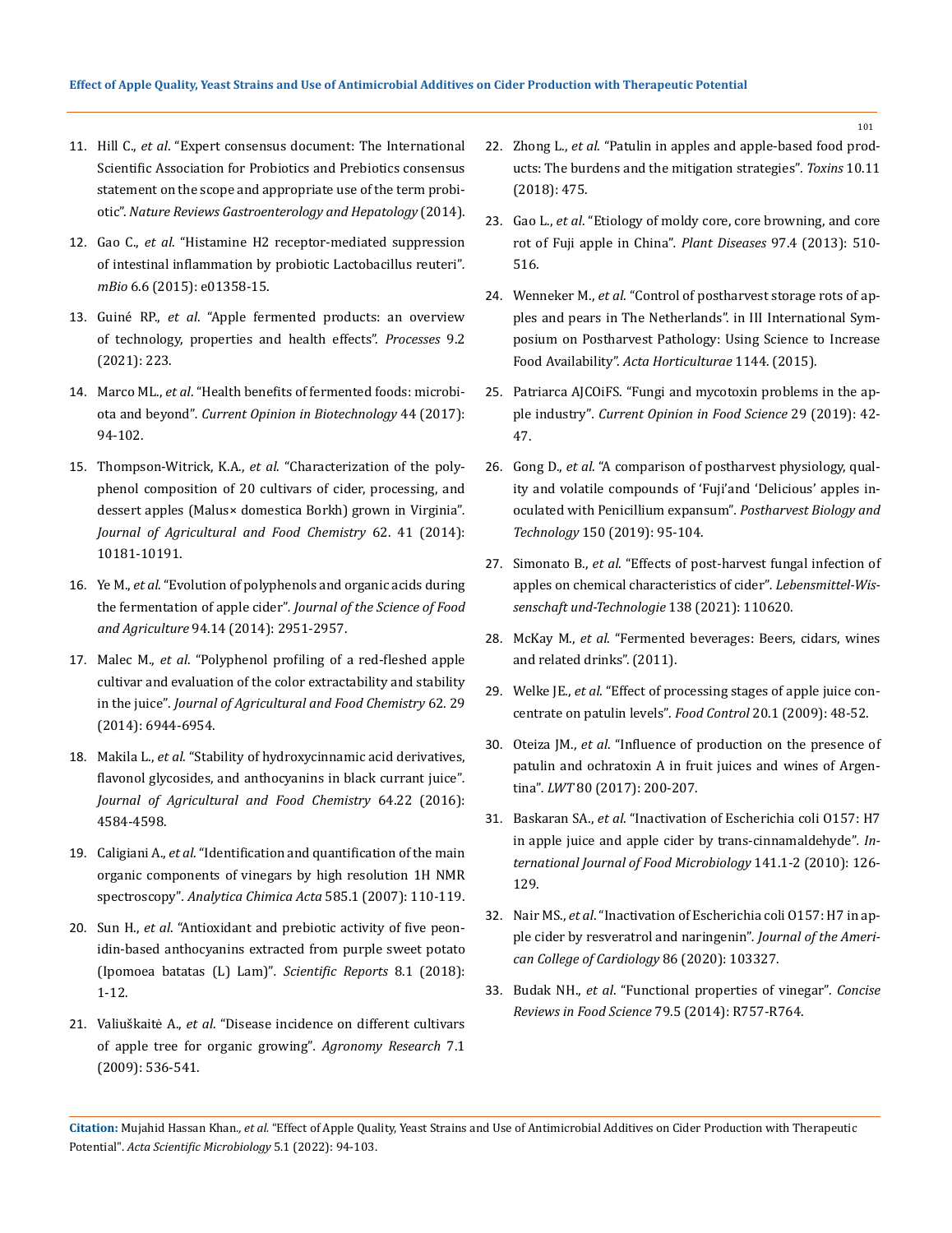- 34. O'Keefe JH., *et al*[. "Dietary strategies for improving post-pran](https://pubmed.ncbi.nlm.nih.gov/18206731/)[dial glucose, lipids, inflammation, and cardiovascular health"](https://pubmed.ncbi.nlm.nih.gov/18206731/)*. [Journal of the American College of Cardiology](https://pubmed.ncbi.nlm.nih.gov/18206731/)* 51.3 (2008): 249- [255.](https://pubmed.ncbi.nlm.nih.gov/18206731/)
- 35. Morgan J., *et al*[. "The potential of apple cider vinegar in the](https://research-repository.griffith.edu.au/bitstream/handle/10072/101108/MorganPUB2971.pdf?sequence=1)  management of type 2 diabetes". *[International Journal of Dia](https://research-repository.griffith.edu.au/bitstream/handle/10072/101108/MorganPUB2971.pdf?sequence=1)betes Research* [5.6 \(2016\): 129-134.](https://research-repository.griffith.edu.au/bitstream/handle/10072/101108/MorganPUB2971.pdf?sequence=1)
- 36. Hung C.-H., *et al*[. "Apple polyphenol inhibits colon carcinoma](https://www.cabdirect.org/globalhealth/abstract/20153027314)  [metastasis via disrupting Snail binding to focal adhesion ki](https://www.cabdirect.org/globalhealth/abstract/20153027314)nase"*.* [12 \(2015\): 80-91.](https://www.cabdirect.org/globalhealth/abstract/20153027314)
- 37. Kao, Y.-L., *et al*[. "Apple polyphenol induces cell apoptosis, cell](https://www.cabdirect.org/globalhealth/abstract/20153027314)  [cycle arrest at G2/M phase, and mitotic catastrophe in human](https://www.cabdirect.org/globalhealth/abstract/20153027314)  [bladder transitional carcinoma cells"](https://www.cabdirect.org/globalhealth/abstract/20153027314)*. Journal of Functional Foods* [14 \(2015\): 384-394.](https://www.cabdirect.org/globalhealth/abstract/20153027314)
- 38. [Gerhauser CJPm. "Cancer chemopreventive potential of ap](https://pubmed.ncbi.nlm.nih.gov/18855307/)[ples, apple juice, and apple components"](https://pubmed.ncbi.nlm.nih.gov/18855307/)*. Planta Medica* 74.13 [\(2008\): 1608-1624.](https://pubmed.ncbi.nlm.nih.gov/18855307/)
- 39. Barth S., *et al*[. "Cloudy apple juice decreases DNA damage,](https://watermark.silverchair.com/bgi082.pdf?token=AQECAHi208BE49Ooan9kkhW_Ercy7Dm3ZL_9Cf3qfKAc485ysgAAAskwggLFBgkqhkiG9w0BBwagggK2MIICsgIBADCCAqsGCSqGSIb3DQEHATAeBglghkgBZQMEAS4wEQQM9pdEOhdDsO53ESHiAgEQgIICfG8SY6047Hu8vHlLG1L59x7Q23imrTctNXQ89mnAsSZ4woxRi0TerYwP1PFIi9w9KCG8tsmsY8piLnIAzjFmAMsx1WCvDqUNyyOopTElEdAkLOMiYYnTJxdaV9DIFg2-beB0l2KH1iXQxju1ZFqTJHtzpunbjmXcGzh-XhsPTo_3WPT4zunk3dZ_vhC1Y-uJvk-noltn934PDZsckjTHjuFNYXPwMYVFCj1D6uHegadGhJJF1sEoGQZwNvSAfROTlLcPRzjEWI17le3MV_tJTRtcD_nwxs4td52UVJC23K_CN1balh4al19sWdP1h40UwdILRkToU3r3WOxPQA1dLpk0AzMtGr5JoAQCEqNp_qTHDcksn-HqLGoUg1YLk3brCHzDEW2AyVn_leTTKt2RmvLTRZXmqI1tSM2hwE6FLoS9g2odT7_OvqPOlUWjGIaPopS7u4OkPCyGRgmdTCTF28nOfpyDlvgQTZGzRdJzVhwk7ZuJe5HFgCeTMpi20hUsL_UiJsiNHOzlheXgggD69uncpVYU2HmS6V2jcF0guLVxrJe7SWQP-DV3Qv6NqheD0TGL6XgZLYpA0qU2G7KUVXi1hrWGEvWN9RLj15OW79bhUVtY5wVP_gQJJkmCBz5AjczN1vqskPmFRhTLX1Hb6qFxt_qxghjQJPSDFoOHUgnjl8HocJfvO4OYUm7MjlaeS1P1WsTmDbH-DHj63LRWFmsrtELEtnQN8ScQU4JUuoRlXtEYLxBjb2PRSwTXPkUXDIbBHR_C62QHJc7oI-F0tMCPTXYxxgh3fmNOutJ3RBU6D_KVO42kXGBfsMI9meM17gwgzuG58bLDJJfvyg)  [hyperproliferation and aberrant crypt foci development in](https://watermark.silverchair.com/bgi082.pdf?token=AQECAHi208BE49Ooan9kkhW_Ercy7Dm3ZL_9Cf3qfKAc485ysgAAAskwggLFBgkqhkiG9w0BBwagggK2MIICsgIBADCCAqsGCSqGSIb3DQEHATAeBglghkgBZQMEAS4wEQQM9pdEOhdDsO53ESHiAgEQgIICfG8SY6047Hu8vHlLG1L59x7Q23imrTctNXQ89mnAsSZ4woxRi0TerYwP1PFIi9w9KCG8tsmsY8piLnIAzjFmAMsx1WCvDqUNyyOopTElEdAkLOMiYYnTJxdaV9DIFg2-beB0l2KH1iXQxju1ZFqTJHtzpunbjmXcGzh-XhsPTo_3WPT4zunk3dZ_vhC1Y-uJvk-noltn934PDZsckjTHjuFNYXPwMYVFCj1D6uHegadGhJJF1sEoGQZwNvSAfROTlLcPRzjEWI17le3MV_tJTRtcD_nwxs4td52UVJC23K_CN1balh4al19sWdP1h40UwdILRkToU3r3WOxPQA1dLpk0AzMtGr5JoAQCEqNp_qTHDcksn-HqLGoUg1YLk3brCHzDEW2AyVn_leTTKt2RmvLTRZXmqI1tSM2hwE6FLoS9g2odT7_OvqPOlUWjGIaPopS7u4OkPCyGRgmdTCTF28nOfpyDlvgQTZGzRdJzVhwk7ZuJe5HFgCeTMpi20hUsL_UiJsiNHOzlheXgggD69uncpVYU2HmS6V2jcF0guLVxrJe7SWQP-DV3Qv6NqheD0TGL6XgZLYpA0qU2G7KUVXi1hrWGEvWN9RLj15OW79bhUVtY5wVP_gQJJkmCBz5AjczN1vqskPmFRhTLX1Hb6qFxt_qxghjQJPSDFoOHUgnjl8HocJfvO4OYUm7MjlaeS1P1WsTmDbH-DHj63LRWFmsrtELEtnQN8ScQU4JUuoRlXtEYLxBjb2PRSwTXPkUXDIbBHR_C62QHJc7oI-F0tMCPTXYxxgh3fmNOutJ3RBU6D_KVO42kXGBfsMI9meM17gwgzuG58bLDJJfvyg)  [the distal colon of DMH-initiated rats"](https://watermark.silverchair.com/bgi082.pdf?token=AQECAHi208BE49Ooan9kkhW_Ercy7Dm3ZL_9Cf3qfKAc485ysgAAAskwggLFBgkqhkiG9w0BBwagggK2MIICsgIBADCCAqsGCSqGSIb3DQEHATAeBglghkgBZQMEAS4wEQQM9pdEOhdDsO53ESHiAgEQgIICfG8SY6047Hu8vHlLG1L59x7Q23imrTctNXQ89mnAsSZ4woxRi0TerYwP1PFIi9w9KCG8tsmsY8piLnIAzjFmAMsx1WCvDqUNyyOopTElEdAkLOMiYYnTJxdaV9DIFg2-beB0l2KH1iXQxju1ZFqTJHtzpunbjmXcGzh-XhsPTo_3WPT4zunk3dZ_vhC1Y-uJvk-noltn934PDZsckjTHjuFNYXPwMYVFCj1D6uHegadGhJJF1sEoGQZwNvSAfROTlLcPRzjEWI17le3MV_tJTRtcD_nwxs4td52UVJC23K_CN1balh4al19sWdP1h40UwdILRkToU3r3WOxPQA1dLpk0AzMtGr5JoAQCEqNp_qTHDcksn-HqLGoUg1YLk3brCHzDEW2AyVn_leTTKt2RmvLTRZXmqI1tSM2hwE6FLoS9g2odT7_OvqPOlUWjGIaPopS7u4OkPCyGRgmdTCTF28nOfpyDlvgQTZGzRdJzVhwk7ZuJe5HFgCeTMpi20hUsL_UiJsiNHOzlheXgggD69uncpVYU2HmS6V2jcF0guLVxrJe7SWQP-DV3Qv6NqheD0TGL6XgZLYpA0qU2G7KUVXi1hrWGEvWN9RLj15OW79bhUVtY5wVP_gQJJkmCBz5AjczN1vqskPmFRhTLX1Hb6qFxt_qxghjQJPSDFoOHUgnjl8HocJfvO4OYUm7MjlaeS1P1WsTmDbH-DHj63LRWFmsrtELEtnQN8ScQU4JUuoRlXtEYLxBjb2PRSwTXPkUXDIbBHR_C62QHJc7oI-F0tMCPTXYxxgh3fmNOutJ3RBU6D_KVO42kXGBfsMI9meM17gwgzuG58bLDJJfvyg)*. Carcinogenesis* 26.8 [\(2005\): 1414-1421.](https://watermark.silverchair.com/bgi082.pdf?token=AQECAHi208BE49Ooan9kkhW_Ercy7Dm3ZL_9Cf3qfKAc485ysgAAAskwggLFBgkqhkiG9w0BBwagggK2MIICsgIBADCCAqsGCSqGSIb3DQEHATAeBglghkgBZQMEAS4wEQQM9pdEOhdDsO53ESHiAgEQgIICfG8SY6047Hu8vHlLG1L59x7Q23imrTctNXQ89mnAsSZ4woxRi0TerYwP1PFIi9w9KCG8tsmsY8piLnIAzjFmAMsx1WCvDqUNyyOopTElEdAkLOMiYYnTJxdaV9DIFg2-beB0l2KH1iXQxju1ZFqTJHtzpunbjmXcGzh-XhsPTo_3WPT4zunk3dZ_vhC1Y-uJvk-noltn934PDZsckjTHjuFNYXPwMYVFCj1D6uHegadGhJJF1sEoGQZwNvSAfROTlLcPRzjEWI17le3MV_tJTRtcD_nwxs4td52UVJC23K_CN1balh4al19sWdP1h40UwdILRkToU3r3WOxPQA1dLpk0AzMtGr5JoAQCEqNp_qTHDcksn-HqLGoUg1YLk3brCHzDEW2AyVn_leTTKt2RmvLTRZXmqI1tSM2hwE6FLoS9g2odT7_OvqPOlUWjGIaPopS7u4OkPCyGRgmdTCTF28nOfpyDlvgQTZGzRdJzVhwk7ZuJe5HFgCeTMpi20hUsL_UiJsiNHOzlheXgggD69uncpVYU2HmS6V2jcF0guLVxrJe7SWQP-DV3Qv6NqheD0TGL6XgZLYpA0qU2G7KUVXi1hrWGEvWN9RLj15OW79bhUVtY5wVP_gQJJkmCBz5AjczN1vqskPmFRhTLX1Hb6qFxt_qxghjQJPSDFoOHUgnjl8HocJfvO4OYUm7MjlaeS1P1WsTmDbH-DHj63LRWFmsrtELEtnQN8ScQU4JUuoRlXtEYLxBjb2PRSwTXPkUXDIbBHR_C62QHJc7oI-F0tMCPTXYxxgh3fmNOutJ3RBU6D_KVO42kXGBfsMI9meM17gwgzuG58bLDJJfvyg)
- 40. [Saqib AJMJos. "Antimicrobial activity of apple cider vinegar"](https://www.researchgate.net/publication/333839375_Antimicrobial_Activity_of_Apple_Cider_Vinegar)*. [Mapana Journal of Sciences](https://www.researchgate.net/publication/333839375_Antimicrobial_Activity_of_Apple_Cider_Vinegar)* 16.2 (2017): 11-15.
- 41. Shankar V., *et al*[. "A review on microbial degradation of drinks](https://www.sciencedirect.com/science/article/pii/S1018364720304067)  [and infectious diseases: A perspective of human well-being](https://www.sciencedirect.com/science/article/pii/S1018364720304067)  and capabilities". *[Journal of King Saud University-Science](https://www.sciencedirect.com/science/article/pii/S1018364720304067)*. 33.2 [\(2021\): 101293.](https://www.sciencedirect.com/science/article/pii/S1018364720304067)
- 42. Ali Z., *et al*[. "A double-blinded, randomized, placebo-controlled](https://www.ajol.info/index.php/tjpr/article/view/184689)  [study evaluating the impact of dates vinegar consumption on](https://www.ajol.info/index.php/tjpr/article/view/184689)  [blood biochemical and hematological parameters in patients](https://www.ajol.info/index.php/tjpr/article/view/184689)  with type 2 diabetes"*[. Tropical Journal of Pharmaceutical Re](https://www.ajol.info/index.php/tjpr/article/view/184689)search* [17.12 \(2018\): 2463-2469.](https://www.ajol.info/index.php/tjpr/article/view/184689)
- 43. Bahadoran Z., *et al*[. "Dietary polyphenols as potential nutra](https://pubmed.ncbi.nlm.nih.gov/23938049/)[ceuticals in management of diabetes: a review"](https://pubmed.ncbi.nlm.nih.gov/23938049/)*. Journal of Dia[betes and Metabolic Disorders](https://pubmed.ncbi.nlm.nih.gov/23938049/)* 12.1 (2013): 1-9.
- 44. Petsiou EI., *et al*[. "Effect and mechanisms of action of vinegar](https://pubmed.ncbi.nlm.nih.gov/25168916/)  [on glucose metabolism, lipid profile, and body weight"](https://pubmed.ncbi.nlm.nih.gov/25168916/)*. Nutrition Reviews* [72.10 \(2014\): 651-661.](https://pubmed.ncbi.nlm.nih.gov/25168916/)
- 45. [Johnston CS and CAJMGM Gaas. "Vinegar: medicinal uses and](https://www.ncbi.nlm.nih.gov/pmc/articles/PMC1785201/)  [antiglycemic effect"](https://www.ncbi.nlm.nih.gov/pmc/articles/PMC1785201/)*. MedGenMed* 8.2 (2006): 61.
- 46. Omar NAA., *et al*[. "Hepatoprotective and antidiabetic effects](https://ejhm.journals.ekb.eg/article_15389.html)  [of apple cider vinegar \(a prophetic medicine remedy\) on the](https://ejhm.journals.ekb.eg/article_15389.html)  liver of male rats"*[. The Egyptian Journal of Hospital Medicine](https://ejhm.journals.ekb.eg/article_15389.html)*  [62.1 \(2016\): 95-104.](https://ejhm.journals.ekb.eg/article_15389.html)
- 47. Mahmoodi M., *et al*[. "The effect of white vinegar on some blood](https://academicjournals.org/article/article1379665995_Mahmoodi%20et%20al.pdf)  [biochemical factors in type 2 diabetic patients"](https://academicjournals.org/article/article1379665995_Mahmoodi%20et%20al.pdf)*. Academic Journals* [4.1 \(2013\): 1-5.](https://academicjournals.org/article/article1379665995_Mahmoodi%20et%20al.pdf)
- 48. Shishehbor F., *et al*[. "Apple cider vinegar attenuates lipid pro](https://pubmed.ncbi.nlm.nih.gov/19630216/)file in normal and diabetic rats"*[. Journal of Biological Sciences](https://pubmed.ncbi.nlm.nih.gov/19630216/)* [11.23 \(2008\): 2634-2638.](https://pubmed.ncbi.nlm.nih.gov/19630216/)
- 49. [Fathy SM and EAJBc. "Protective effects of Egyptian cloudy](https://www.ncbi.nlm.nih.gov/pmc/articles/PMC4707737/)  [apple juice and apple peel extract on lipid peroxidation, an](https://www.ncbi.nlm.nih.gov/pmc/articles/PMC4707737/)[tioxidant enzymes and inflammatory status in diabetic rat](https://www.ncbi.nlm.nih.gov/pmc/articles/PMC4707737/)  pancreas"*[. BMC Complementary Altern Medicine](https://www.ncbi.nlm.nih.gov/pmc/articles/PMC4707737/)* 16.1 (2015): [1-14.](https://www.ncbi.nlm.nih.gov/pmc/articles/PMC4707737/)
- 50. Nicklas TA., *et al*[. "Consumption of various forms of apples is](https://pubmed.ncbi.nlm.nih.gov/26445211/)  [associated with a better nutrient intake and improved nutri](https://pubmed.ncbi.nlm.nih.gov/26445211/)[ent adequacy in diets of children: National Health and Nutri](https://pubmed.ncbi.nlm.nih.gov/26445211/)[tion Examination Survey 2003–2010"](https://pubmed.ncbi.nlm.nih.gov/26445211/)*. Food and Nutrition Research* [59.1 \(2015\): 25948.](https://pubmed.ncbi.nlm.nih.gov/26445211/)
- 51. Budak NH., *et al*[. "Antioxidant activity and phenolic content of](https://www.researchgate.net/publication/316451824_Antioxidant_Activity_and_Phenolic_Content_of_Apple_Cider)  apple cider"*[. Turkish Journal of Agriculture - Food Science and](https://www.researchgate.net/publication/316451824_Antioxidant_Activity_and_Phenolic_Content_of_Apple_Cider)  Technology* [3.6 \(2015\): 356-360.](https://www.researchgate.net/publication/316451824_Antioxidant_Activity_and_Phenolic_Content_of_Apple_Cider)
- 52. Wu Z., *et al*[. "Lipid profiling in serum from apolipoprotein E](https://pubmed.ncbi.nlm.nih.gov/30207361/)[knock out mice fed with different diets and its application to](https://pubmed.ncbi.nlm.nih.gov/30207361/)  [the study of the regulatory effect on lipid metabolism".](https://pubmed.ncbi.nlm.nih.gov/30207361/) *Food [and Function Journal](https://pubmed.ncbi.nlm.nih.gov/30207361/)* 9.10 (2018): 5103-5114.
- 53. Tripathi S., *et al*[. "Apple cider vinegar \(ACV\) and their phar](https://www.ijper.org/sites/default/files/IndJPhaEdRes-54-2s-67.pdf)[macological approach towards Alzheimer's disease \(AD\): A](https://www.ijper.org/sites/default/files/IndJPhaEdRes-54-2s-67.pdf)  review"*[. Indian Journal of Pharmaceutical Education and Re](https://www.ijper.org/sites/default/files/IndJPhaEdRes-54-2s-67.pdf)search* [54.2s \(2020\): s67-s74.](https://www.ijper.org/sites/default/files/IndJPhaEdRes-54-2s-67.pdf)
- 54. [Dokken BBJDS. "The pathophysiology of cardiovascular dis](https://diabetesjournals.org/spectrum/article/21/3/160/2008/The-Pathophysiology-of-Cardiovascular-Disease-and)[ease and diabetes: beyond blood pressure and lipids"](https://diabetesjournals.org/spectrum/article/21/3/160/2008/The-Pathophysiology-of-Cardiovascular-Disease-and)*. Diabetes Spectrum* [21.3 \(2008\): 160-165.](https://diabetesjournals.org/spectrum/article/21/3/160/2008/The-Pathophysiology-of-Cardiovascular-Disease-and)
- 55. Kondo S., *et al*[. "Antihypertensive effects of acetic acid and vin](https://pubmed.ncbi.nlm.nih.gov/11826965/)[egar on spontaneously hypertensive rats"](https://pubmed.ncbi.nlm.nih.gov/11826965/)*. Bioscience, Biotech[nology, and Biochemistry](https://pubmed.ncbi.nlm.nih.gov/11826965/)* 65.12 (2001): 2690-2694.

**Citation:** Mujahid Hassan Khan*., et al.* "Effect of Apple Quality, Yeast Strains and Use of Antimicrobial Additives on Cider Production with Therapeutic Potential". *Acta Scientific Microbiology* 5.1 (2022): 94-103.